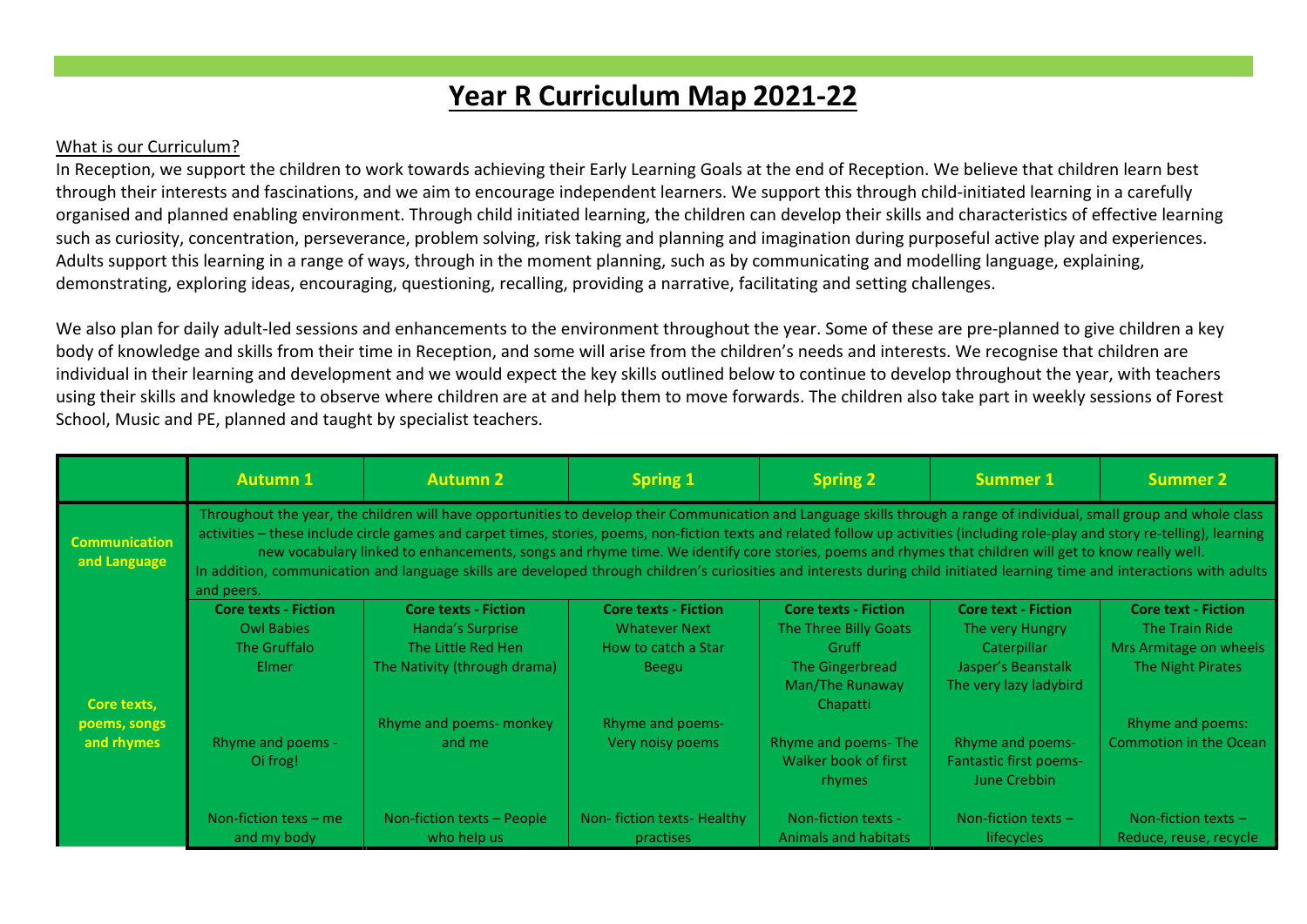|                         |                                                                                                                                                                    | Understand how to listen carefully and why listening is important.                                                                                                            |                                                                       |                           |                           |                     |
|-------------------------|--------------------------------------------------------------------------------------------------------------------------------------------------------------------|-------------------------------------------------------------------------------------------------------------------------------------------------------------------------------|-----------------------------------------------------------------------|---------------------------|---------------------------|---------------------|
|                         | Learn new vocabulary.                                                                                                                                              |                                                                                                                                                                               |                                                                       |                           |                           |                     |
|                         | Use new vocabulary through the day.                                                                                                                                |                                                                                                                                                                               |                                                                       |                           |                           |                     |
|                         |                                                                                                                                                                    | Ask questions to find out more and to check they understand what has been said to them.                                                                                       |                                                                       |                           |                           |                     |
|                         |                                                                                                                                                                    | Articulate their ideas and thoughts in well-formed sentences.                                                                                                                 |                                                                       |                           |                           |                     |
|                         |                                                                                                                                                                    | Connect one idea or action to another using a range of connectives.                                                                                                           |                                                                       |                           |                           |                     |
| Key                     | Describe events in some detail.                                                                                                                                    |                                                                                                                                                                               |                                                                       |                           |                           |                     |
| skills/learning,        |                                                                                                                                                                    | Use talk to help work out problems and organise thinking and activities, and to explain how things work and why they might happen.                                            |                                                                       |                           |                           |                     |
| taken from,             | Develop social phrases.                                                                                                                                            |                                                                                                                                                                               |                                                                       |                           |                           |                     |
| Development             | Engage in story times.                                                                                                                                             |                                                                                                                                                                               |                                                                       |                           |                           |                     |
| Matters 2020            |                                                                                                                                                                    | Listen to and talk about stories to build familiarity and understanding.                                                                                                      |                                                                       |                           |                           |                     |
|                         |                                                                                                                                                                    | Retell the story, once they have developed a deep familiarity with the text, some as exact repetition and some in their own words.                                            |                                                                       |                           |                           |                     |
|                         | Use new vocabulary in different contexts.                                                                                                                          |                                                                                                                                                                               |                                                                       |                           |                           |                     |
|                         |                                                                                                                                                                    | Listen carefully to rhymes and songs, paying attention to how they sound.                                                                                                     |                                                                       |                           |                           |                     |
|                         | Learn rhymes, poems and songs.                                                                                                                                     |                                                                                                                                                                               |                                                                       |                           |                           |                     |
|                         | Engage in non-fiction books.                                                                                                                                       |                                                                                                                                                                               |                                                                       |                           |                           |                     |
|                         |                                                                                                                                                                    | Listen to and talk about selected non-fiction to develop a deep familiarity with new knowledge and vocabulary.                                                                |                                                                       |                           |                           |                     |
| <b>Physical</b>         |                                                                                                                                                                    | Throughout the year, the children will have opportunities to develop their skills through a range of individual, small group and whole class activities - these include funky |                                                                       |                           |                           |                     |
| <b>Development</b>      |                                                                                                                                                                    |                                                                                                                                                                               | fingers sessions, pen disco, handwriting sessions, and P.E. sessions. |                           |                           |                     |
|                         | In addition, physical skills are developed through access to physical resources during their child initiated learning time, with the support of adults and peers.  |                                                                                                                                                                               |                                                                       |                           |                           |                     |
|                         |                                                                                                                                                                    | Revise and refine the fundamental movement skills they have already acquired:                                                                                                 |                                                                       |                           |                           |                     |
|                         |                                                                                                                                                                    | - rolling - walking - running - skipping - crawling - jumping - hopping - climbing                                                                                            |                                                                       |                           |                           |                     |
|                         |                                                                                                                                                                    | Progress towards a more fluent style of moving, with developing control and grace.                                                                                            |                                                                       |                           |                           |                     |
|                         |                                                                                                                                                                    | Develop the overall body strength, co-ordination, balance and agility needed to engage successfully with future physical education sessions and other physical disciplines    |                                                                       |                           |                           |                     |
|                         | including dance, gymnastics, sport and swimming.                                                                                                                   |                                                                                                                                                                               |                                                                       |                           |                           |                     |
|                         |                                                                                                                                                                    | Develop their small motor skills so that they can use a range of tools competently, safely and confidently. Suggested tools: pencils for drawing and writing, paintbrushes,   |                                                                       |                           |                           |                     |
| Key                     | scissors, knives, forks and spoons.                                                                                                                                |                                                                                                                                                                               |                                                                       |                           |                           |                     |
| skills/learning,        |                                                                                                                                                                    | Use their core muscle strength to achieve a good posture when sitting at a table or sitting on the floor.                                                                     |                                                                       |                           |                           |                     |
| taken from,             |                                                                                                                                                                    | Combine different movements with ease and fluency.                                                                                                                            |                                                                       |                           |                           |                     |
| Development             | Confidently and safely use a range of large and small apparatus indoors and outside, alone and in a group.                                                         |                                                                                                                                                                               |                                                                       |                           |                           |                     |
| Matters 2020            | Develop overall body-strength, balance, co-ordination and agility.                                                                                                 |                                                                                                                                                                               |                                                                       |                           |                           |                     |
|                         |                                                                                                                                                                    | Further develop and refine a range of ball skills including: throwing, catching, kicking, passing, batting, and aiming.                                                       |                                                                       |                           |                           |                     |
|                         |                                                                                                                                                                    | Develop confidence, competence, precision and accuracy when engaging in activities that involve a ball.                                                                       |                                                                       |                           |                           |                     |
|                         |                                                                                                                                                                    | Develop the foundations of a handwriting style which is fast, accurate and efficient, using letter formation rhymes from the RWI programme.                                   |                                                                       |                           |                           |                     |
|                         |                                                                                                                                                                    | Further develop the skills they need to manage the school day successfully:                                                                                                   |                                                                       |                           |                           |                     |
|                         | - lining up and queuing - mealtimes                                                                                                                                |                                                                                                                                                                               |                                                                       |                           |                           |                     |
| <b>Personal, Social</b> | The school as a whole follows the SEAL PSHRE curriculum, as outlined below. These units enable children to develop the key Reception PSED skills shown underneath. |                                                                                                                                                                               |                                                                       |                           |                           |                     |
| and Emotional           | In addition, PSED skills are developed through children's interactions with adults and peers during child initiated learning time.                                 |                                                                                                                                                                               |                                                                       |                           |                           |                     |
| <b>Development</b>      |                                                                                                                                                                    |                                                                                                                                                                               |                                                                       |                           |                           |                     |
|                         | <b>SEAL-New beginnings</b>                                                                                                                                         | <b>SEAL-Getting on and falling</b>                                                                                                                                            | <b>SEAL-Going for goals</b>                                           | <b>SEAL-Good to be me</b> | <b>SEAL-Relationships</b> | <b>SEAL-Changes</b> |
|                         |                                                                                                                                                                    | out                                                                                                                                                                           |                                                                       |                           |                           |                     |
|                         |                                                                                                                                                                    |                                                                                                                                                                               | -Knowing myself                                                       |                           |                           |                     |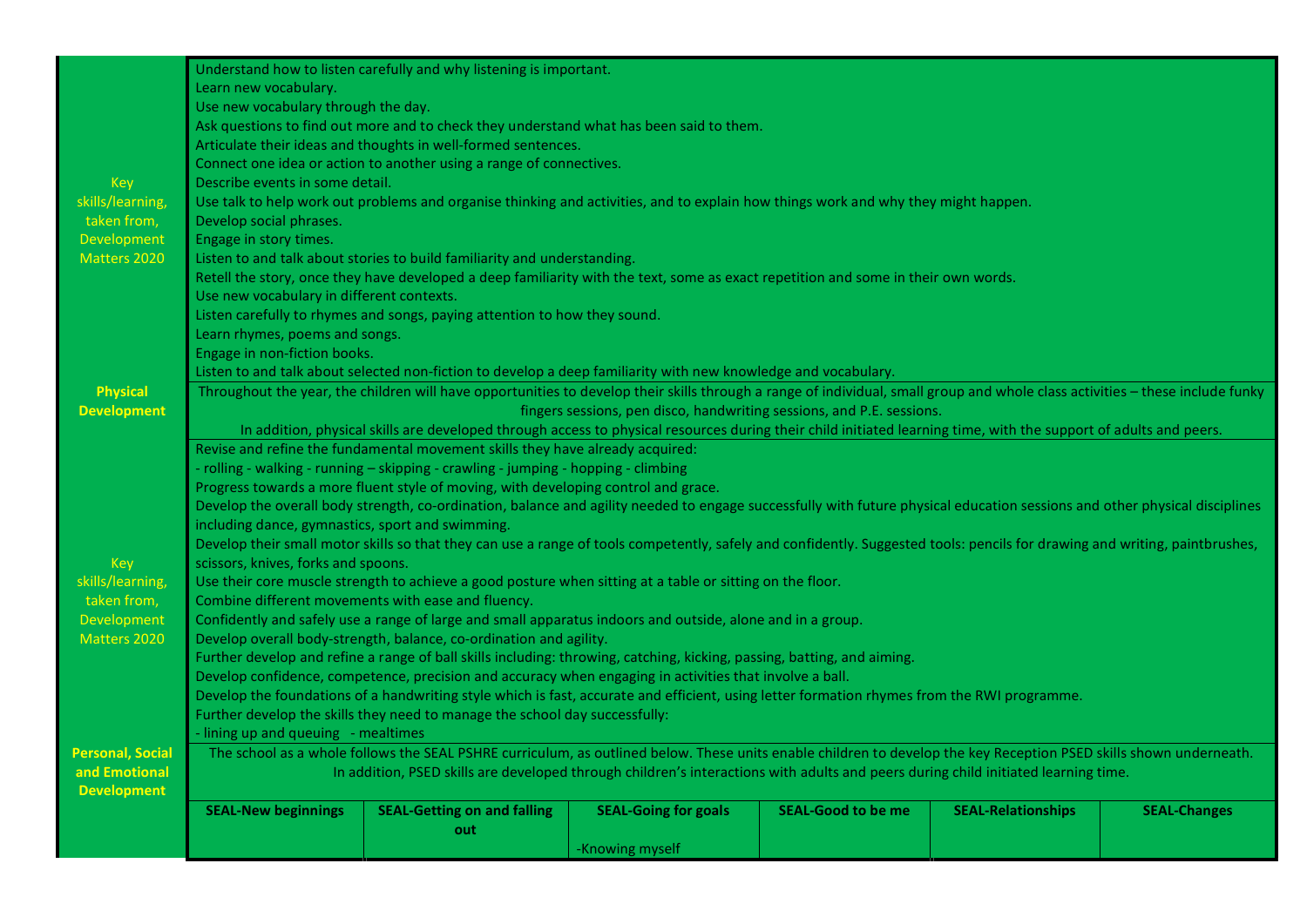|                                                                                                 | <b>Classroom routines and</b><br>expectations<br>-Belonging<br>-Self-awareness<br>-My feelings<br>-Sharing                                                                                                                                                                                                                                                                                                                                                                                                                                                                                                                                                                                                                                                                                                                                                                                                                                                                                                       | -Friendships- playing with<br>others<br>-Saying sorry<br>-Golden rules<br>-Expressing feelings<br>-Resolving conflicts                                                                                    | -What is a goal<br>-Set goals for myself<br>-Planning<br>-Persist to achieve a goal                                                                                                                                                                            | -Talk about feelings and<br>reasons - excited and<br>proud<br>-Take risks<br>-Express own wants,<br>needs, rights<br>appropriately | -Express feelings when<br>sad /angry<br>-Understand fair/unfair<br>-Talks about feelings of<br>loss or when something<br>is missing/absent<br>-Talk about those they<br>love<br>-Recognise others<br>feelings                                                                 | -Know and talk about<br>how I have changed<br>/grown<br>-Remember past feelings<br>-Know how change<br>makes me feel<br>-Help others when they<br>feel sad<br>-Know how to make my<br>classroom etc better |  |  |  |  |
|-------------------------------------------------------------------------------------------------|------------------------------------------------------------------------------------------------------------------------------------------------------------------------------------------------------------------------------------------------------------------------------------------------------------------------------------------------------------------------------------------------------------------------------------------------------------------------------------------------------------------------------------------------------------------------------------------------------------------------------------------------------------------------------------------------------------------------------------------------------------------------------------------------------------------------------------------------------------------------------------------------------------------------------------------------------------------------------------------------------------------|-----------------------------------------------------------------------------------------------------------------------------------------------------------------------------------------------------------|----------------------------------------------------------------------------------------------------------------------------------------------------------------------------------------------------------------------------------------------------------------|------------------------------------------------------------------------------------------------------------------------------------|-------------------------------------------------------------------------------------------------------------------------------------------------------------------------------------------------------------------------------------------------------------------------------|------------------------------------------------------------------------------------------------------------------------------------------------------------------------------------------------------------|--|--|--|--|
| <b>Key</b><br>skills/learning,<br>taken from,<br>Development<br>Matters 2020<br><b>Literacy</b> | See themselves as a valuable individual.<br>Build constructive and respectful relationships.<br>Express their feelings and consider the feelings of others.<br>Show resilience and perseverance in the face of challenge.<br>Identify and moderate their own feelings socially and emotionally.<br>Think about the perspectives of others.<br>Manage their own needs.<br>- Personal hygiene<br>Know and talk about the different factors that support their overall health and wellbeing:<br>regular physical activity - sensible amounts of 'screen time'<br>healthy eating - having a good sleep routine<br>toothbrushing - being a safe pedestrian - staying safe in the sun<br>We teach children in Reception to read and write using the sound progression of the Read Write Inc phonics programme, which is followed throughout Reception and<br>Key Stage 1. The expected progression in knowledge is outlined below. The programme enables children to develop the key Literacy skills shown underneath. |                                                                                                                                                                                                           |                                                                                                                                                                                                                                                                |                                                                                                                                    |                                                                                                                                                                                                                                                                               |                                                                                                                                                                                                            |  |  |  |  |
|                                                                                                 |                                                                                                                                                                                                                                                                                                                                                                                                                                                                                                                                                                                                                                                                                                                                                                                                                                                                                                                                                                                                                  | In addition, Literacy skills are developed through children's curiosities and interests, and interaction with our enabling environment, with support from adults during child<br>initiated learning time. |                                                                                                                                                                                                                                                                |                                                                                                                                    |                                                                                                                                                                                                                                                                               |                                                                                                                                                                                                            |  |  |  |  |
|                                                                                                 | <b>Read Write Inc.</b>                                                                                                                                                                                                                                                                                                                                                                                                                                                                                                                                                                                                                                                                                                                                                                                                                                                                                                                                                                                           |                                                                                                                                                                                                           | <b>Read Write Inc.</b>                                                                                                                                                                                                                                         |                                                                                                                                    | <b>Read Write Inc.</b>                                                                                                                                                                                                                                                        |                                                                                                                                                                                                            |  |  |  |  |
|                                                                                                 | Set 1 single letter sounds                                                                                                                                                                                                                                                                                                                                                                                                                                                                                                                                                                                                                                                                                                                                                                                                                                                                                                                                                                                       |                                                                                                                                                                                                           | Set 1 consonant digraphs, and some Set 2 vowel digraphs.                                                                                                                                                                                                       |                                                                                                                                    | Remaining Set 2 vowel digraphs/trigraphs.                                                                                                                                                                                                                                     |                                                                                                                                                                                                            |  |  |  |  |
|                                                                                                 | Blending for reading (fred-talk) - VC/CVC words<br>Read sound blending books, Ditty sheets.<br>Common Exception words that appear in Ditty<br>Sheets.                                                                                                                                                                                                                                                                                                                                                                                                                                                                                                                                                                                                                                                                                                                                                                                                                                                            |                                                                                                                                                                                                           | Blending for reading (fred-talk) - CCVC/CVCC words<br>Start to use Fred-in-your-head to read familiar words.<br>Read Red Ditties, Green Story books (introduce capital<br>letters).<br>Common Exception words that appear in Red and Green<br>Ditties/Stories. |                                                                                                                                    | Blending for reading (fred-talk) - words with all Set<br>1 and 2 sounds.<br>Increase the number of words read with Fred-in-<br>vour-head.<br>Read Green story books, Purple Story books.<br>Common Exception words that appear in Purple<br>Stories.<br>Learn alphabet names. |                                                                                                                                                                                                            |  |  |  |  |
|                                                                                                 | Segmenting for spelling (fred fingers) - VC/CVC<br>words                                                                                                                                                                                                                                                                                                                                                                                                                                                                                                                                                                                                                                                                                                                                                                                                                                                                                                                                                         |                                                                                                                                                                                                           | Segmenting for spelling (fred fingers) - CCVC/CVCC words                                                                                                                                                                                                       |                                                                                                                                    | all Set 1 and 2 sounds.                                                                                                                                                                                                                                                       | Segmenting for spelling (fred fingers) - words with                                                                                                                                                        |  |  |  |  |

skills

Mat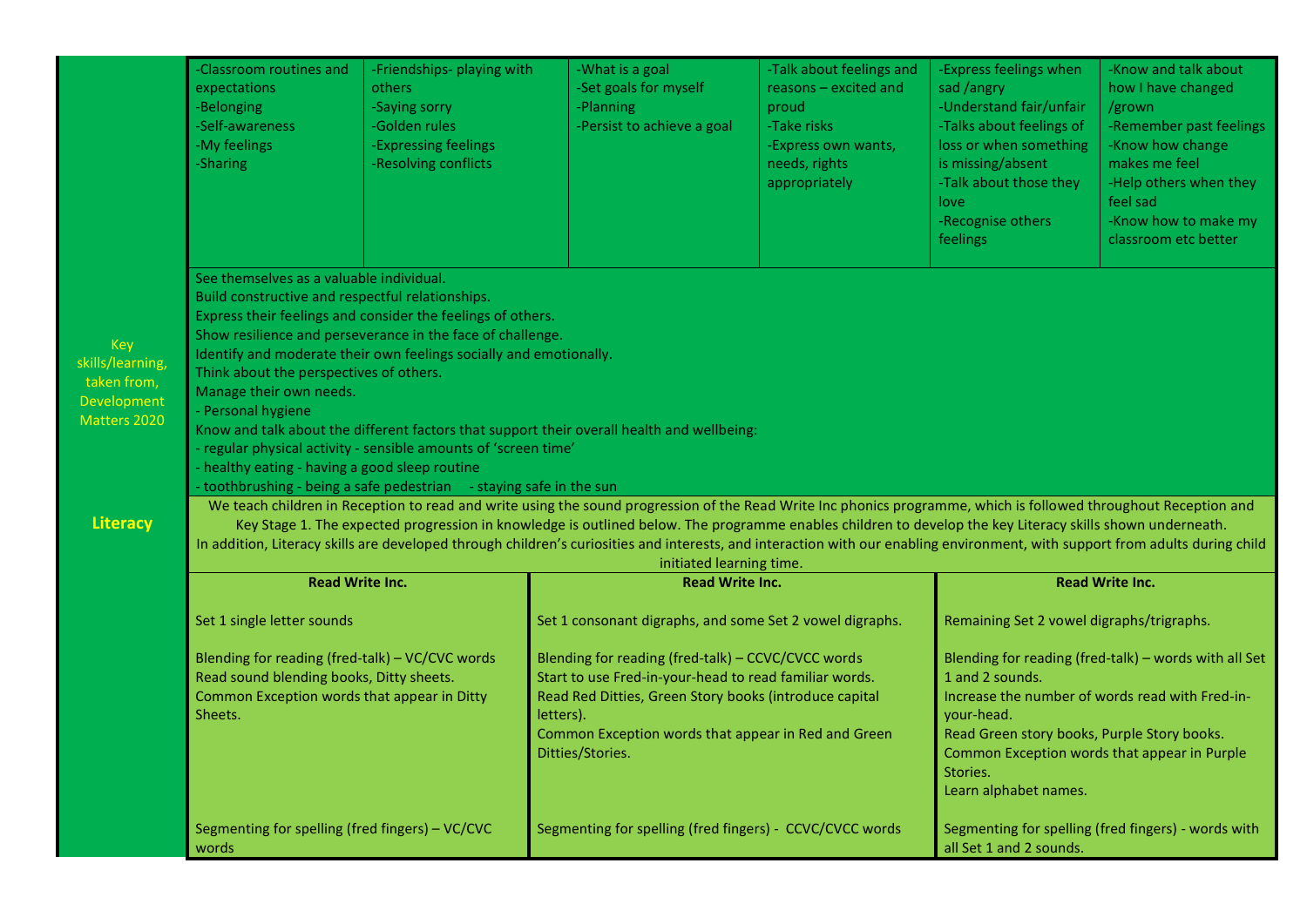|                                                                              | Letter formation rhymes.<br>Writing own name with a model.                                                                                                                                                                                                                                                                                                                                                                                                                                                                                                                                                                                                                                                                                                                                                                                                                                                                       | Continue to practise letter formation, and start to sit letters<br>on line where appropriate.<br>Writing own name without a model.<br>Start to 'hold a sentence' and write it down, using finger<br>spaces, and re-reading it.                                                                                                                                                                                                                                                  | Continue to practise letter formation, and sit<br>letters on line where appropriate. Start to write<br>Capital letters.<br>Writing own name without a model and with<br>consistently accurate letter formation.<br>Continue to develop skills in 'hold a sentence' and<br>write it down, using finger spaces and starting to<br>use full stops.<br>Start to compose own sentences orally, and write<br>them down.                                                                                            |  |  |  |
|------------------------------------------------------------------------------|----------------------------------------------------------------------------------------------------------------------------------------------------------------------------------------------------------------------------------------------------------------------------------------------------------------------------------------------------------------------------------------------------------------------------------------------------------------------------------------------------------------------------------------------------------------------------------------------------------------------------------------------------------------------------------------------------------------------------------------------------------------------------------------------------------------------------------------------------------------------------------------------------------------------------------|---------------------------------------------------------------------------------------------------------------------------------------------------------------------------------------------------------------------------------------------------------------------------------------------------------------------------------------------------------------------------------------------------------------------------------------------------------------------------------|--------------------------------------------------------------------------------------------------------------------------------------------------------------------------------------------------------------------------------------------------------------------------------------------------------------------------------------------------------------------------------------------------------------------------------------------------------------------------------------------------------------|--|--|--|
| <b>Key</b><br>skills/learning,<br>taken from,<br>Development<br>Matters 2020 | Read individual letters by saying the sounds for them.<br>Blend sounds into words, so that they can read short words made up of known letter-sound correspondences.<br>Read some letter groups that each represent one sound and say sounds for them.<br>Read a few common exception words matched to the school's phonic programme.<br>Read simple phrases and sentences made up of words with known letter-sound correspondences and, where necessary, a few exception words.<br>Re-read these books to build up their confidence in word reading, their fluency and their understanding and enjoyment.<br>Form lower-case and capital letters correctly.<br>Spell words by identifying the sounds and then writing the sound with letter/s.<br>Write short sentences with words with known letter-sound correspondences using a capital letter and full stop.<br>Re-read what they have written to check that it makes sense. |                                                                                                                                                                                                                                                                                                                                                                                                                                                                                 |                                                                                                                                                                                                                                                                                                                                                                                                                                                                                                              |  |  |  |
| <b>Mathematics</b>                                                           | We teach maths to Reception children using the White Rose scheme of learning, which is followed throughout the school. We also enhance this with NRICH problem<br>solving activities throughout the school. The expected progression in knowledge is outlined below. Together, these enable children to develop the key Maths skills shown<br>In addition, Maths skills are developed through children's curiosities and interests, and interaction with our enabling environment, with support from adults during child                                                                                                                                                                                                                                                                                                                                                                                                         |                                                                                                                                                                                                                                                                                                                                                                                                                                                                                 |                                                                                                                                                                                                                                                                                                                                                                                                                                                                                                              |  |  |  |
|                                                                              | <b>White Rose:</b><br>1. Settling in - class routines, times of day,<br>timetable, where do things live?<br>2. Just like me - Match and sort, compare<br>amounts, compare size/mass/capacity, explore<br>simple patterns<br>3. It's Me 123 - Representing, comparing and<br>composing 1, 2 and 3, circles and triangles,<br>positional language<br>4. Light and Dark - Representing numbers to 5, 1<br>more and 1 less, shapes with 4 sides, time<br>Core linked texts:                                                                                                                                                                                                                                                                                                                                                                                                                                                          | initiated learning time.<br><b>White Rose:</b><br>1. Alive in 5 - Introducing 0, comparing<br>numbers to 5, composition of 4 and 5,<br>compare mass and capacity (2)<br>2. Growing 6, 7, and 8 - Representing and<br>composing 6, 7 and 8, making pairs,<br>combining 2 groups, length and height, time<br>(2)<br>Building 9 and 10 - Representing and<br>3.<br>composing 9 and 10, comparing numbers to<br>10, Bonds to 10, 3d shape, pattern (2)<br><b>Core linked texts:</b> | <b>White Rose:</b><br>1. To 20 and beyond - Building numbers<br>beyond 10, counting patterns beyond 10,<br>spatial reasoning (1): match, rotate,<br>manipulate<br>2. First, Then, Now - Adding More, Taking<br>Away, Spatial Reasoning (2): Compose and<br>Decompose<br>3. Find my pattern - Doubling, sharing and<br>grouping, Even and Odd, Spatial Reasoning<br>(3) : Visualise and Build<br>4. On the move - Deepening understanding<br>of patterns and relationships, Spatial<br>Reasoning (4): Mapping |  |  |  |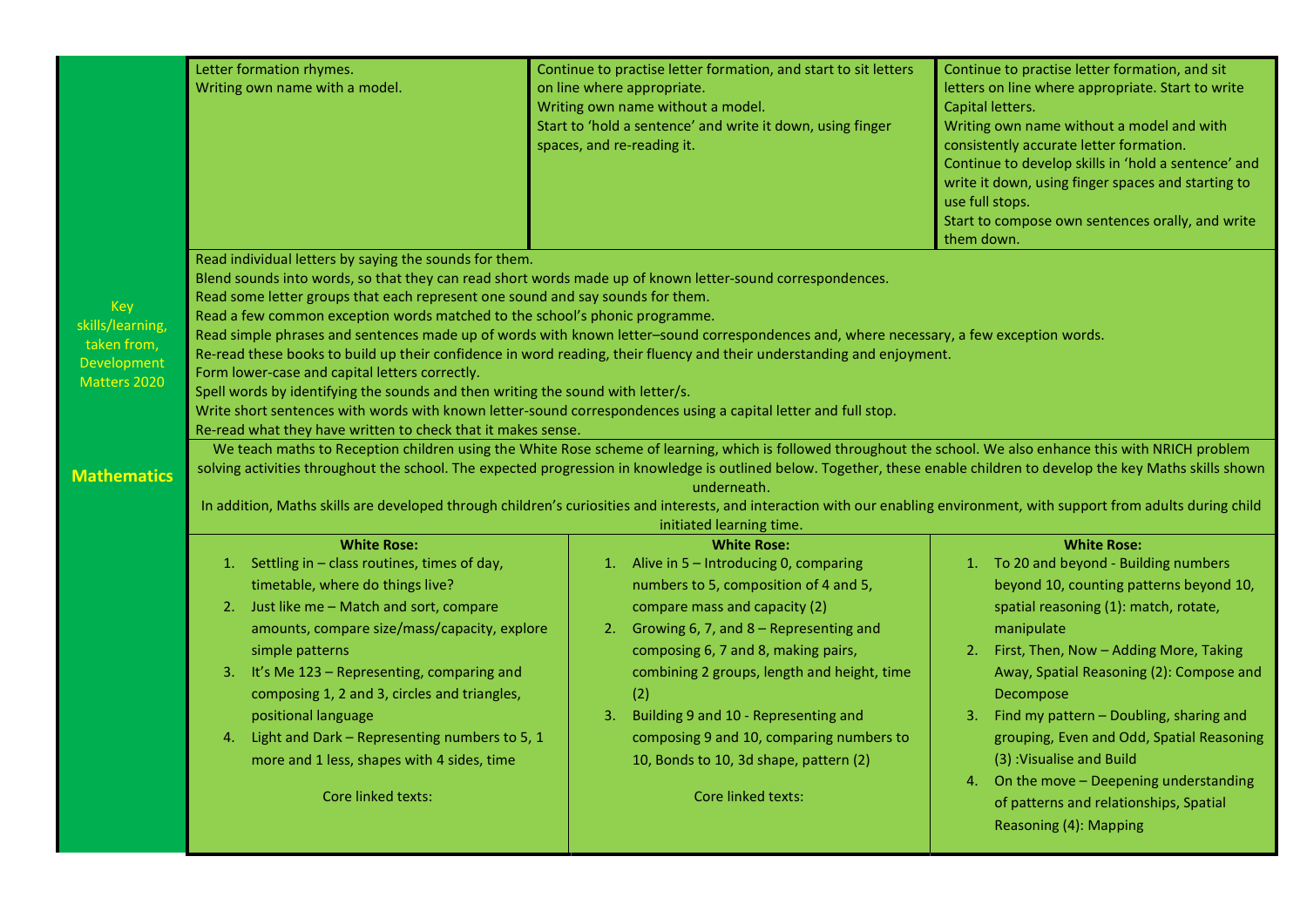|                                                                                     |                                                                                                                                                                                                                                                                                                                                                                                                                                                                                                                                                                                                                                                                                                                                                                                                                                                                                                                                                                                                                                     |                                                                                                                                                                                                                                                                                                                                                                                 | <b>Core linked texts:</b>                                                                                                                                                                                                                                                      |  |  |  |
|-------------------------------------------------------------------------------------|-------------------------------------------------------------------------------------------------------------------------------------------------------------------------------------------------------------------------------------------------------------------------------------------------------------------------------------------------------------------------------------------------------------------------------------------------------------------------------------------------------------------------------------------------------------------------------------------------------------------------------------------------------------------------------------------------------------------------------------------------------------------------------------------------------------------------------------------------------------------------------------------------------------------------------------------------------------------------------------------------------------------------------------|---------------------------------------------------------------------------------------------------------------------------------------------------------------------------------------------------------------------------------------------------------------------------------------------------------------------------------------------------------------------------------|--------------------------------------------------------------------------------------------------------------------------------------------------------------------------------------------------------------------------------------------------------------------------------|--|--|--|
|                                                                                     | <b>NRICH:</b><br>Number - Hidden Jewels (subitising to 3)<br>Shape and measure - Shapes in the bag (2D shapes)                                                                                                                                                                                                                                                                                                                                                                                                                                                                                                                                                                                                                                                                                                                                                                                                                                                                                                                      | <b>NRICH:</b><br>Number and place - Number talks (composition), The<br>voting station (counting, comparison), Counting<br>collections (recording)<br>Shape and measure - making patterns, water water<br>(capacity)                                                                                                                                                             | <b>NRICH:</b><br>Number - number story time (sharing out treasure)<br>The box game (addition and subtraction)<br>Shape and measure - making caterpillars (length,<br>width, non-standard measures)                                                                             |  |  |  |
| <b>Key</b><br>skills/learning,<br>taken from,<br><b>Development</b><br>Matters 2020 | Count objects, actions and sounds.<br>Subitise.<br>Link the number symbol (numeral) with its cardinal number value.<br>Count beyond ten.<br>Compare numbers.<br>Understand the 'one more than/one less than' relationship between consecutive numbers.<br>Explore the composition of numbers to 10.<br>Automatically recall number bonds for numbers 0-5 and some to 10.<br>Select, rotate and manipulate shapes to develop spatial reasoning skills.<br>Compose and decompose shapes so that children recognise a shape can have other shapes within it, just as numbers can.<br>Continue, copy and create repeating patterns.<br>Compare length, weight and capacity.<br>Throughout the year, the children will have opportunities to develop their understanding of the world through a range of individual, small group and whole class activities<br>- these include through core story and carpet times, Forest School, visitors and trips and focused small group activities such as cooking. Some of these will be planned, |                                                                                                                                                                                                                                                                                                                                                                                 |                                                                                                                                                                                                                                                                                |  |  |  |
|                                                                                     | such as focusing on the changing seasons, looking at celebrations, and our key experiences, and some will arise from children's fascinations. We also teach RE each week,<br>following an agreed school curriculum.<br>In addition, knowledge of the world is developed through children's curiosities and interests during child initiated learning time, opportunities for them to interact with<br>resources in a carefully planned environment, and interactions with adults and peers.                                                                                                                                                                                                                                                                                                                                                                                                                                                                                                                                         |                                                                                                                                                                                                                                                                                                                                                                                 |                                                                                                                                                                                                                                                                                |  |  |  |
| <b>UTW</b><br>Key<br>skills/learning                                                | Seasonal Changes - Summer to Autumn<br>Celebrations and Special Events - Harvest, Diwali,<br>Fireworks night, Christmas, Art week<br>Key experiences:<br>Trip to visit the library, visit from a fire engine, tasting<br>exotic fruits from Handa's surprise, exploring pumpkins,<br>cooking bread                                                                                                                                                                                                                                                                                                                                                                                                                                                                                                                                                                                                                                                                                                                                  | Seasonal Changes - Winter- Spring<br>Celebrations and Special Events - Chinese New Year,<br>Shrove Tuesday, Mother's Day, World Book Day, Red<br>nose Day, Easter (visiting the church)<br>Key experiences: exploring ice, exploring animals and<br>habitats around the world (visit from animal handler),<br>enjoying experiments as part of science week, cooking<br>pancakes | Seasonal Changes - Spring - Summer<br>Celebrations and special events - World<br>Environment day, Sports Day, Watching the Y4<br>production<br>Key experiences: caterpillar metamorphisis, picnic<br>at the park, programming beebots, make and<br>decorate cakes, grow a bean |  |  |  |
|                                                                                     | Possible themes to explore: My family and other<br>people's, All about me now and then, People in my<br>community, Night and day, Light and dark                                                                                                                                                                                                                                                                                                                                                                                                                                                                                                                                                                                                                                                                                                                                                                                                                                                                                    | Possible themes to explore: Dinosaurs and other<br>animals, frozen planet and extreme environments,<br>Space                                                                                                                                                                                                                                                                    | Possible themes to explore: Growth and change,<br>Life cycles, Travel and holidays                                                                                                                                                                                             |  |  |  |

 $skil$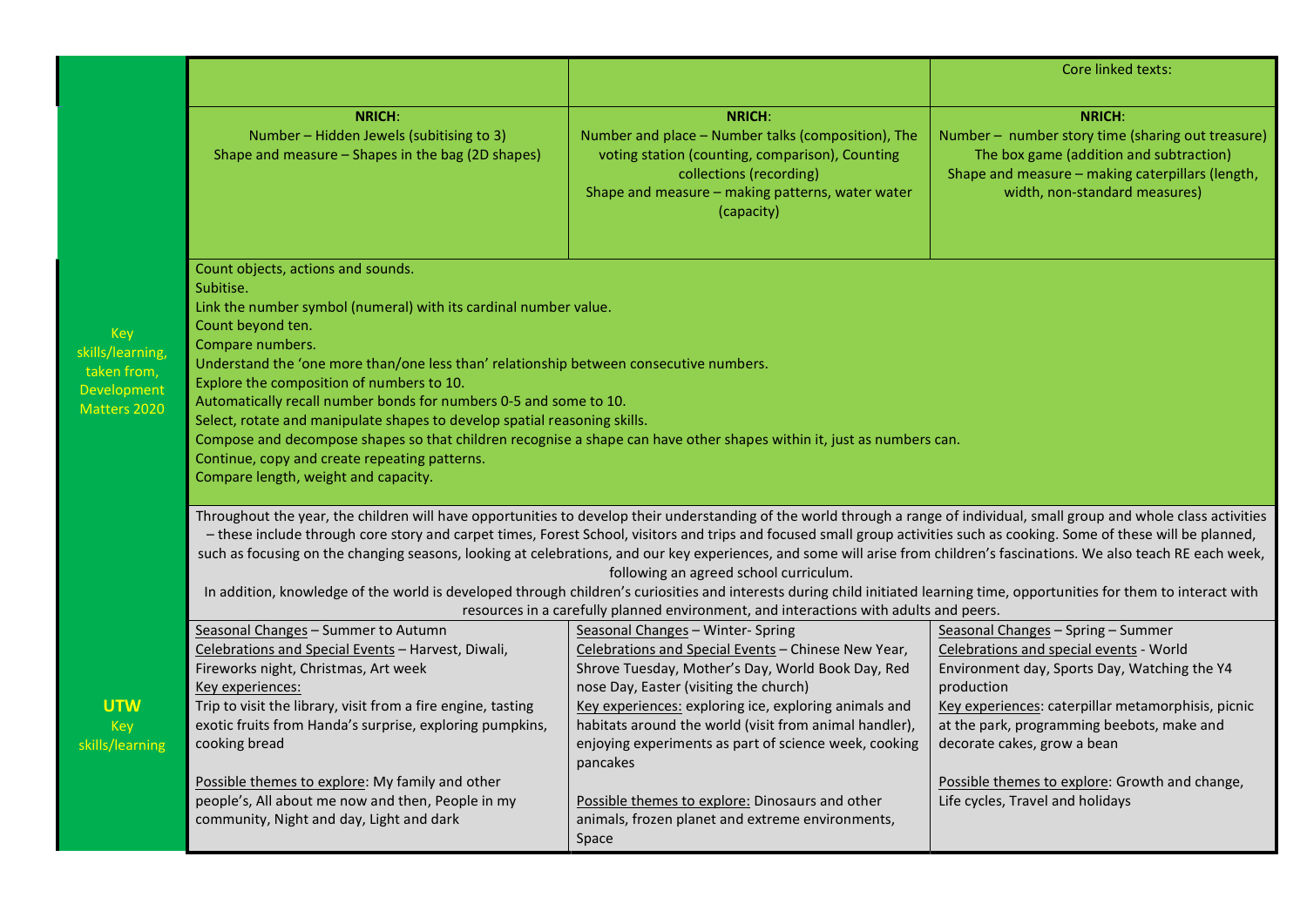|                                 |                                                                                                                                                                                                  | Festivals, people and communities                                                                     | Exploring wedding ceremonies                                                                  |                     | Sacred spaces, simple prayers and time to reflect |                                                                                              |  |
|---------------------------------|--------------------------------------------------------------------------------------------------------------------------------------------------------------------------------------------------|-------------------------------------------------------------------------------------------------------|-----------------------------------------------------------------------------------------------|---------------------|---------------------------------------------------|----------------------------------------------------------------------------------------------|--|
| <b>RE</b>                       |                                                                                                                                                                                                  | Exploring places, dress, food and music                                                               | Creation, awe and wonder of the natural world                                                 |                     |                                                   | Treating the world fairly - taking Responsibility                                            |  |
|                                 |                                                                                                                                                                                                  | Jesus' birthday story UC link F.2 Why do Christians perform nativity<br>plays at Christmas?           | Remembering Jesus at Easter UC link F.3 Why do Christians<br>put a cross in an Easter garden? |                     |                                                   | God and other big questions UC link F.1 Why is the word<br>'God' so important to Christians? |  |
|                                 |                                                                                                                                                                                                  | Talk about members of their immediate family and community.                                           |                                                                                               |                     |                                                   |                                                                                              |  |
|                                 | Name and describe people who are familiar to them.                                                                                                                                               |                                                                                                       |                                                                                               |                     |                                                   |                                                                                              |  |
|                                 | Comment on images of familiar situations in the past.                                                                                                                                            |                                                                                                       |                                                                                               |                     |                                                   |                                                                                              |  |
| Key                             |                                                                                                                                                                                                  | Compare and contrast characters from stories, including figures from the past.                        |                                                                                               |                     |                                                   |                                                                                              |  |
| skills/learning,<br>taken from, | Draw information from a simple map.<br>Understand that some places are special to members of their community.                                                                                    |                                                                                                       |                                                                                               |                     |                                                   |                                                                                              |  |
| Development                     | Recognise that people have different beliefs and celebrate special times in different ways.                                                                                                      |                                                                                                       |                                                                                               |                     |                                                   |                                                                                              |  |
| Matters 2020                    |                                                                                                                                                                                                  | Recognise some similarities and differences between life in this country and life in other countries. |                                                                                               |                     |                                                   |                                                                                              |  |
|                                 | Explore the natural world around them.                                                                                                                                                           |                                                                                                       |                                                                                               |                     |                                                   |                                                                                              |  |
|                                 | Describe what they see, hear and feel whilst outside.                                                                                                                                            |                                                                                                       |                                                                                               |                     |                                                   |                                                                                              |  |
|                                 | Recognise some environments that are different to the one in which they live.                                                                                                                    |                                                                                                       |                                                                                               |                     |                                                   |                                                                                              |  |
|                                 | Understand the effect of changing seasons on the natural world around them.                                                                                                                      |                                                                                                       |                                                                                               |                     |                                                   |                                                                                              |  |
|                                 | Throughout the year, the children will have opportunities to develop their EAD skills through a range of individual, small group and whole class activities - these include                      |                                                                                                       |                                                                                               |                     |                                                   |                                                                                              |  |
| <b>EAD</b>                      | Music sessions, guided roleplay based on core texts, core songs and rhyme times, and opportunities to look at specific artists and their styles, as well as explore specific                     |                                                                                                       |                                                                                               |                     |                                                   |                                                                                              |  |
|                                 | techniques. Below are key experiences and knowledge children will gain through adult-led activities.                                                                                             |                                                                                                       |                                                                                               |                     |                                                   |                                                                                              |  |
|                                 | In addition, EAD skills are developed through children's curiosities and interests during child initiated learning time and interactions with a well-resourced environment,<br>adults and peers. |                                                                                                       |                                                                                               |                     |                                                   |                                                                                              |  |
|                                 | Careful observation - Self                                                                                                                                                                       | Exploring clay - Diwali lamp                                                                          | Observational art - winter                                                                    | Colour mixing       | Aboriginal art-                                   | <b>Explore Vincent Van</b>                                                                   |  |
|                                 | portraits with                                                                                                                                                                                   | pinch pots                                                                                            | scenes                                                                                        | explorations        | exploring dot art                                 | <b>Gogh's Sunflowers -</b>                                                                   |  |
|                                 | paint/loose parts                                                                                                                                                                                | Careful observation -                                                                                 | Winter $art - ice$ art                                                                        | Observational art - |                                                   | draw sunflowers with oil                                                                     |  |
|                                 | <b>Explore Jackson Pollock</b>                                                                                                                                                                   | drawing fruit                                                                                         | Following craft instructions                                                                  | paint daffodils     |                                                   | pastels                                                                                      |  |
|                                 | - gross motor art                                                                                                                                                                                | Explore Kandinsky - link to                                                                           | - Mother's Day Cards                                                                          |                     |                                                   |                                                                                              |  |
|                                 |                                                                                                                                                                                                  | maths<br>Printing - Christmas cards                                                                   |                                                                                               |                     |                                                   |                                                                                              |  |
|                                 |                                                                                                                                                                                                  | and wrapping paper                                                                                    |                                                                                               |                     |                                                   |                                                                                              |  |
|                                 |                                                                                                                                                                                                  |                                                                                                       |                                                                                               |                     |                                                   |                                                                                              |  |